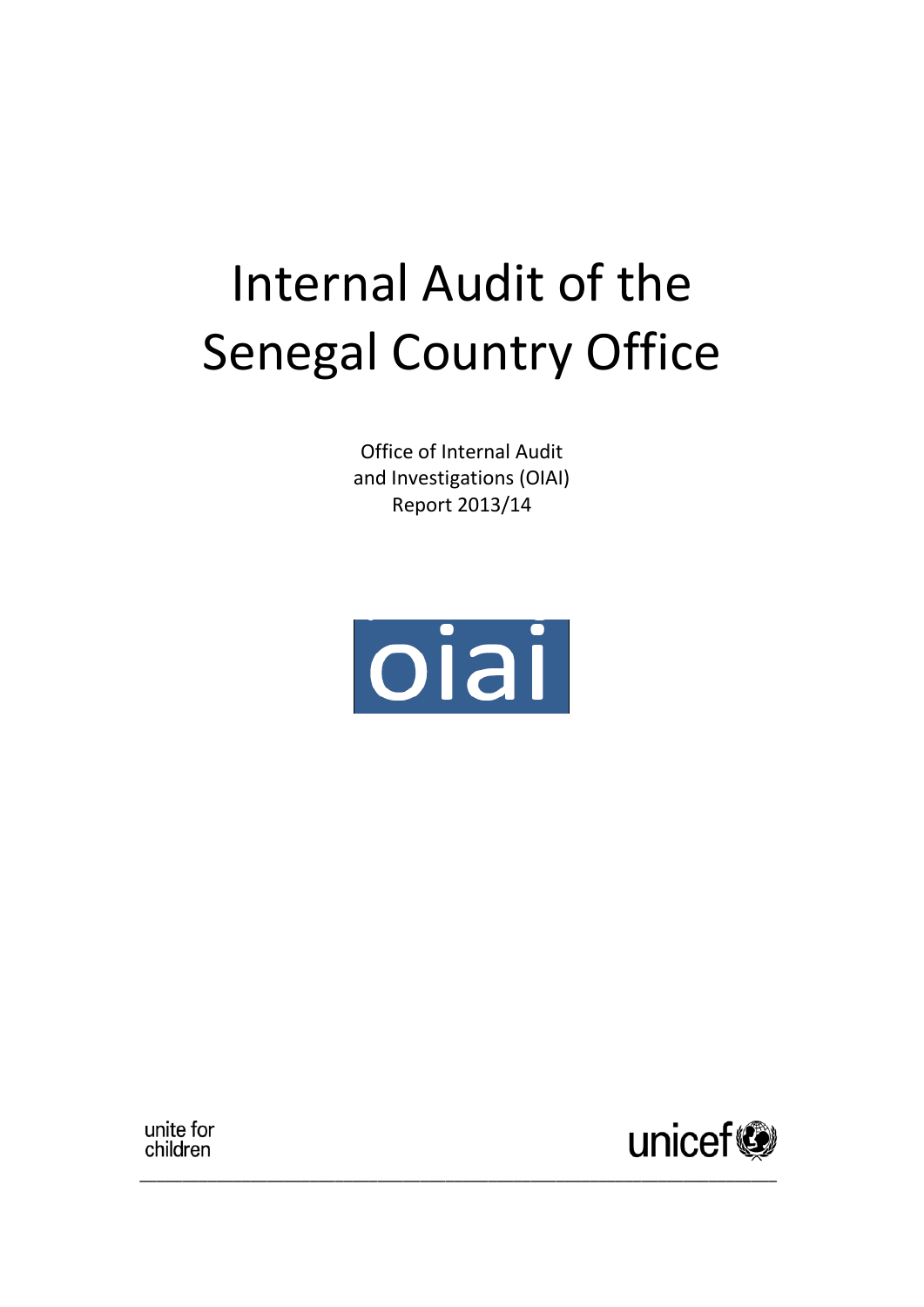## **Summary**

\_\_\_\_\_\_\_\_\_\_\_\_\_\_\_\_\_\_\_\_\_\_\_\_\_\_\_\_\_\_\_\_\_\_\_\_\_\_\_\_\_\_\_\_\_\_\_\_\_\_\_\_\_\_\_\_\_\_\_\_\_\_\_\_\_\_\_\_\_\_\_\_\_\_\_\_\_\_\_\_\_\_

The Office of Internal Audit and Investigations (OIAI) has conducted an audit of the Senegal country office. The audit sought to assess the governance, risk management, and control processes over the country office's activities. The audit team visited the office from 3 to 14 December 2012. The audit covered the period from January to December 2012.

Senegal has a population of 13.7 million people, of which 49 percent are under 18 years of age. Access to social services remains insufficient; much of the population lives below the poverty line (65 percent rural, 35 percent urban). Child poverty is higher than the rest of the population, and social and regional disparities are significant. The 2012-2016 UNICEF country programme document indicates that no significant improvement may be expected in the situation because economic growth will not exceed 4 percent, a rate too low to bring about any sustainable reduction in the disparities among social groups or to attain all the Millennium Development Goals. The most critical situation will be faced by approximately 1.5 million children living in the poorest rural areas.

The year 2012 was the first year of the 2012-2016 country programme, which was approved by the Executive Board in June 2011. The new country programme has a total budget of US\$ 76.7 million over the five-year period. It consists of five programme components. The Senegal country office is based in the capital, Dakar, with one zone office in Ziguinchor. The office has 63 established posts (12 international professionals, 17 national officers, and 34 general service posts), of which eight posts were vacant as of 1 November 2012.

#### Action agreed following audit

As a result of the audit, and in discussion with the audit team, the country office has decided to take a number of measures. The report contains nine agreed actions. Four of them are being implemented as high priority. They are as follows:

- There were improvements required in the functioning of the contract review committee. Submissions were not well prepared and were not presented to the committee in timely manner. Members' attendance in the committee was also not adequate; this was particularly important as the committee reviewed also programme cooperation agreements. The office has agreed to adhere to UNICEF policy on contract review committees, train staff on preparation of submissions and establish a separate programme cooperation agreement review committee.
- The implementation of the harmonized approach to cash transfers needed to be strengthened. Micro-assessments of implementing partners were not conducted as required; there was no systematic plan for assurance activities; and required audits were not implemented.
- The office entered into a partnership with an NGO whose activities cut across various progammes but the activities were not coordinated among these programmes. Furthermore the office received funds from donors, including UNICEF National Committees, which were earmarked for this implementing partner. The earmarking of the funds to the NGO limited the office's management of project funds.
- There were also improvements required in contract management. Linkages between deliverables and payments were not always well formulated, and this had weakened the certification and approval process prior the release of payments. The office has agreed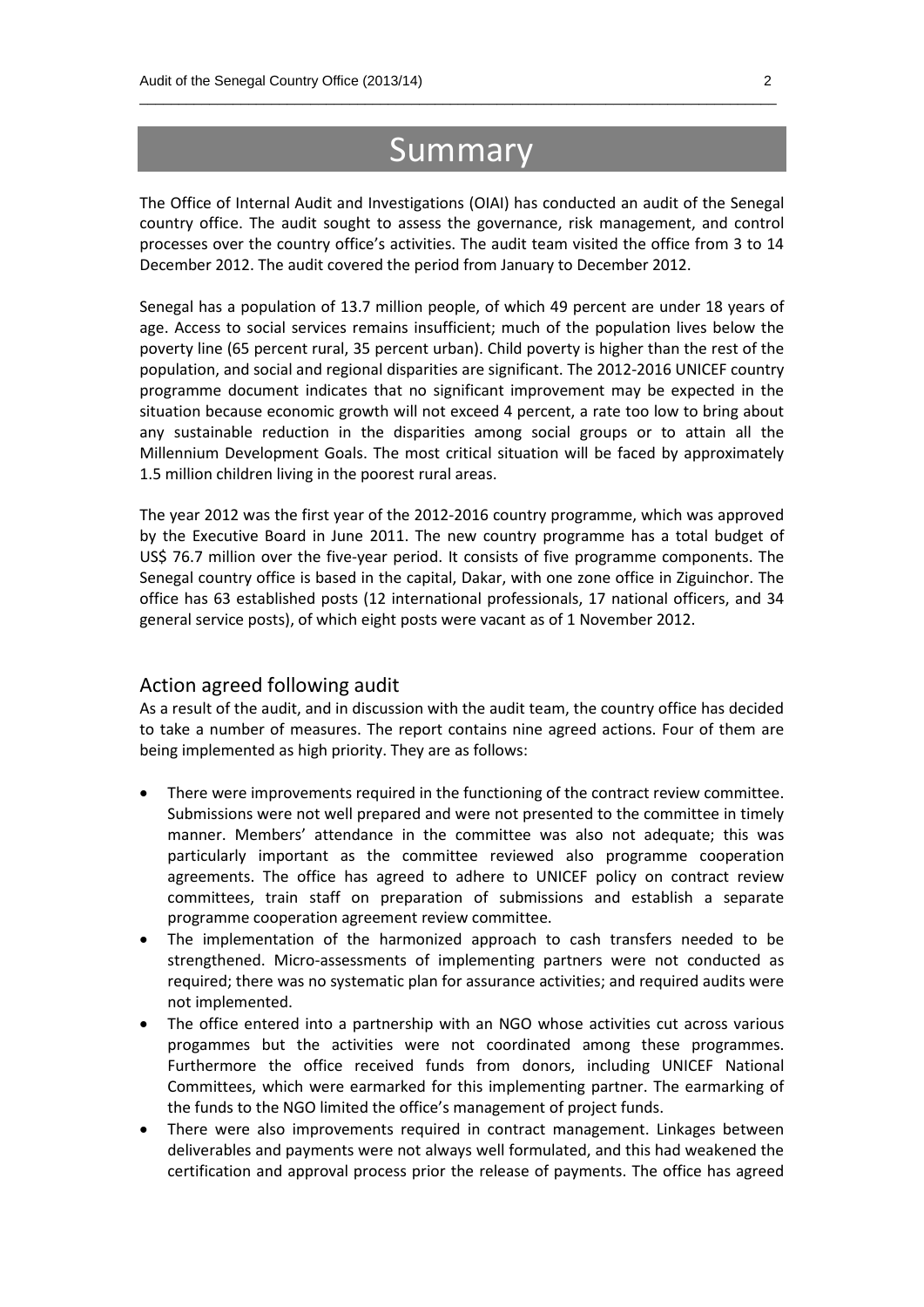to ensure timely evaluation of contractor performance, link payments clearly to deliverables and hold contractors responsible for delays or shortfalls in performance.

\_\_\_\_\_\_\_\_\_\_\_\_\_\_\_\_\_\_\_\_\_\_\_\_\_\_\_\_\_\_\_\_\_\_\_\_\_\_\_\_\_\_\_\_\_\_\_\_\_\_\_\_\_\_\_\_\_\_\_\_\_\_\_\_\_\_\_\_\_\_\_\_\_\_\_\_\_\_\_\_\_\_

#### Conclusion

The audit concluded that overall, controls and processes in the Senegal country office needed improvement to be adequately established and functioning. The measures to address the issues raised are presented with each observation in the body of this report. The country office has prepared action plans to address the issues raised. The Senegal country office, with support from the West and Central Africa Regional Office, and OIAI will work together to monitor implementation of these measures.

Office of Internal Audit and Investigations (OIAI) May 2013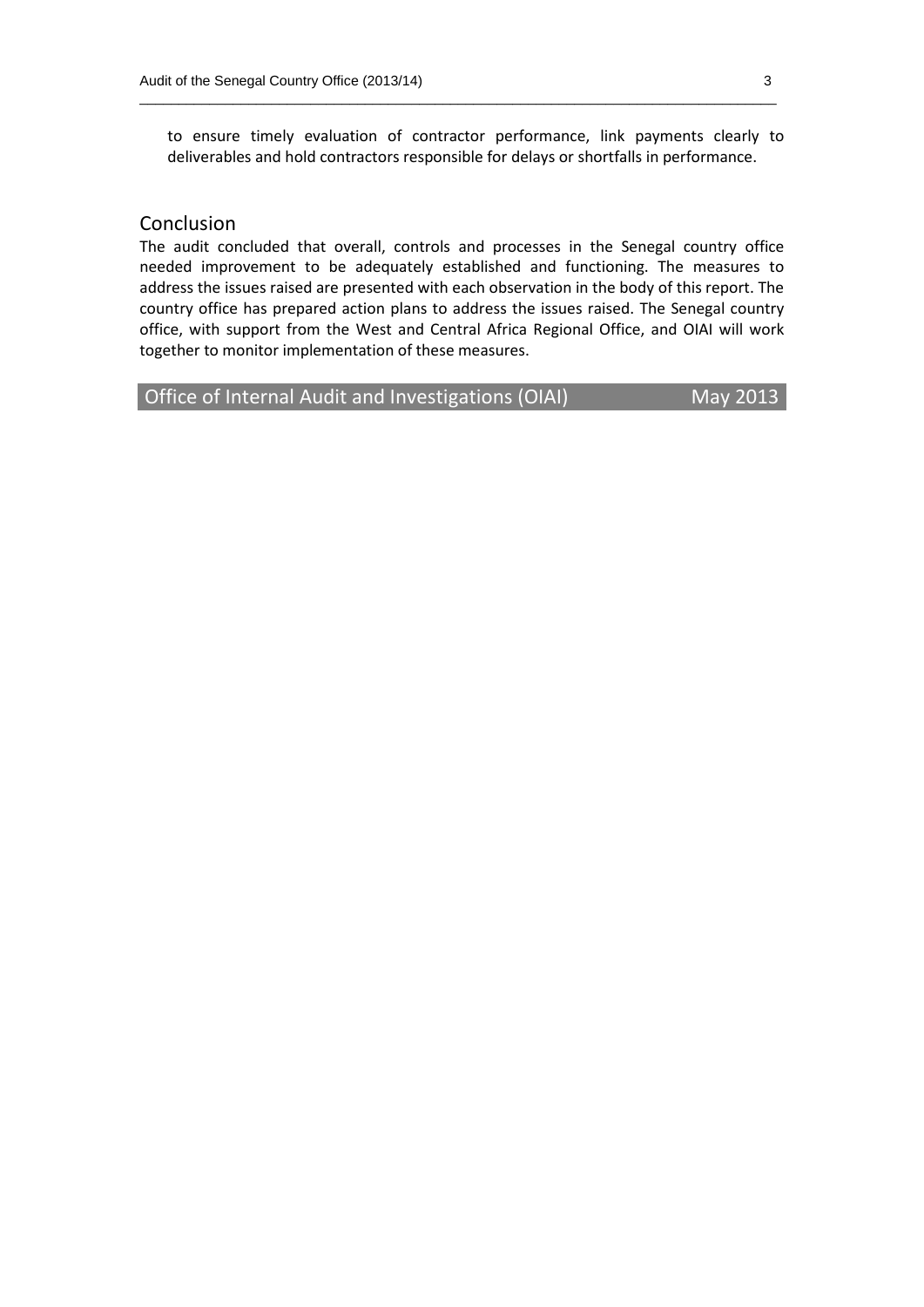## Contents

| Summary                                             | 2  |
|-----------------------------------------------------|----|
| <b>Objectives</b>                                   | 5  |
| <b>Observations</b>                                 | 5  |
| Governance                                          | 5  |
| Satisfactory key controls                           | 5  |
| Contract review committee                           | 6  |
| <b>Governance: Conclusion</b>                       | 7  |
| <b>Programme management</b>                         | 8  |
| Satisfactory key controls                           | 8  |
| <b>Programme planning</b>                           | 8  |
| HACT implementation and assurance activities        | 9  |
| Management of cash transfers                        | 11 |
| Partnership management                              | 12 |
| Supply planning and monitoring timeliness           | 13 |
| Donor reporting                                     | 14 |
| Programme management: Conclusion                    | 14 |
| <b>Operations support</b>                           | 16 |
| Satisfactory key controls                           | 16 |
| <b>Financial management</b>                         | 16 |
| Contract management                                 | 17 |
| <b>Operations support: Conclusion</b>               | 18 |
| Annex A: Methodology and priorities and conclusions | 19 |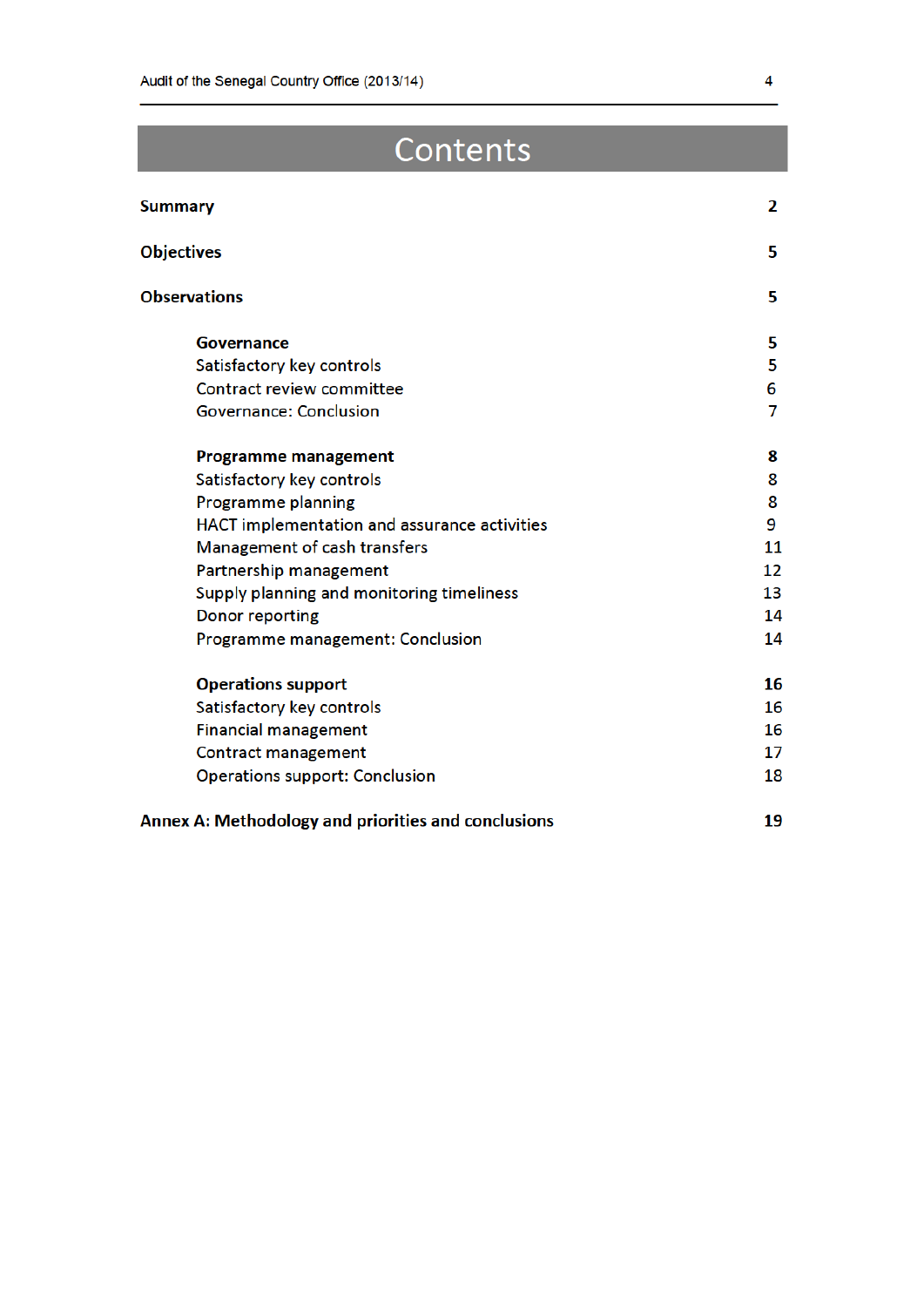## **Objectives**

\_\_\_\_\_\_\_\_\_\_\_\_\_\_\_\_\_\_\_\_\_\_\_\_\_\_\_\_\_\_\_\_\_\_\_\_\_\_\_\_\_\_\_\_\_\_\_\_\_\_\_\_\_\_\_\_\_\_\_\_\_\_\_\_\_\_\_\_\_\_\_\_\_\_\_\_\_\_\_\_\_\_

The objective of the country office audit is to provide assurance as to whether there are adequate and effective controls, risk-management and governance processes over a number of key areas in the office. In addition to this assurance service, the audit report identifies, as appropriate, noteworthy practices that merit sharing with other UNICEF offices.

The audit observations are reported upon under three headings: governance, programme management and operations support. The introductory paragraph that begins each of these sections explains what was covered in that particular area, and between them define the scope of the audit.

## Audit Observations

## 1 Governance

In this area, the audit reviews the supervisory and regulatory processes that support the country programme. The scope of the audit in this area includes the following*:*

- **Supervisory** structures, including advisory teams and statutory committees.
- **Identification** of the country office's priorities and expected results and clear communication thereof to staff and the host country.
- **Staffing structure** and its alignment to the needs of the programme.
- **Performance measurement**, including establishment of standards and indicators to which management and staff are held accountable.
- **Delegation** of authorities and responsibilities to staff, including the provision of necessary guidance, holding staff accountable, and assessing their performance.
- **Risk management**: the office's approach to external and internal risks to achievement of its objectives.
- **Ethics**, including encouragement of ethical behaviour, staff awareness of UNICEF's ethical policies and zero tolerance of fraud, and procedures for reporting and investigating violations of those policies.

All the areas above were covered in this audit.

### Satisfactory key controls

The audit found that controls were functioning well over a number of areas including (but not necessarily limited to) the following:

- The office had defined key programme and office priorities, performance indicators and standards. These were reviewed during the programme, operations and country management team meetings.
- The office had initiated work-process reviews and documented new work procedures to support the changes introduced with VISION. It had also developed checklists and translated/simplified policy to guide staff on the new control framework.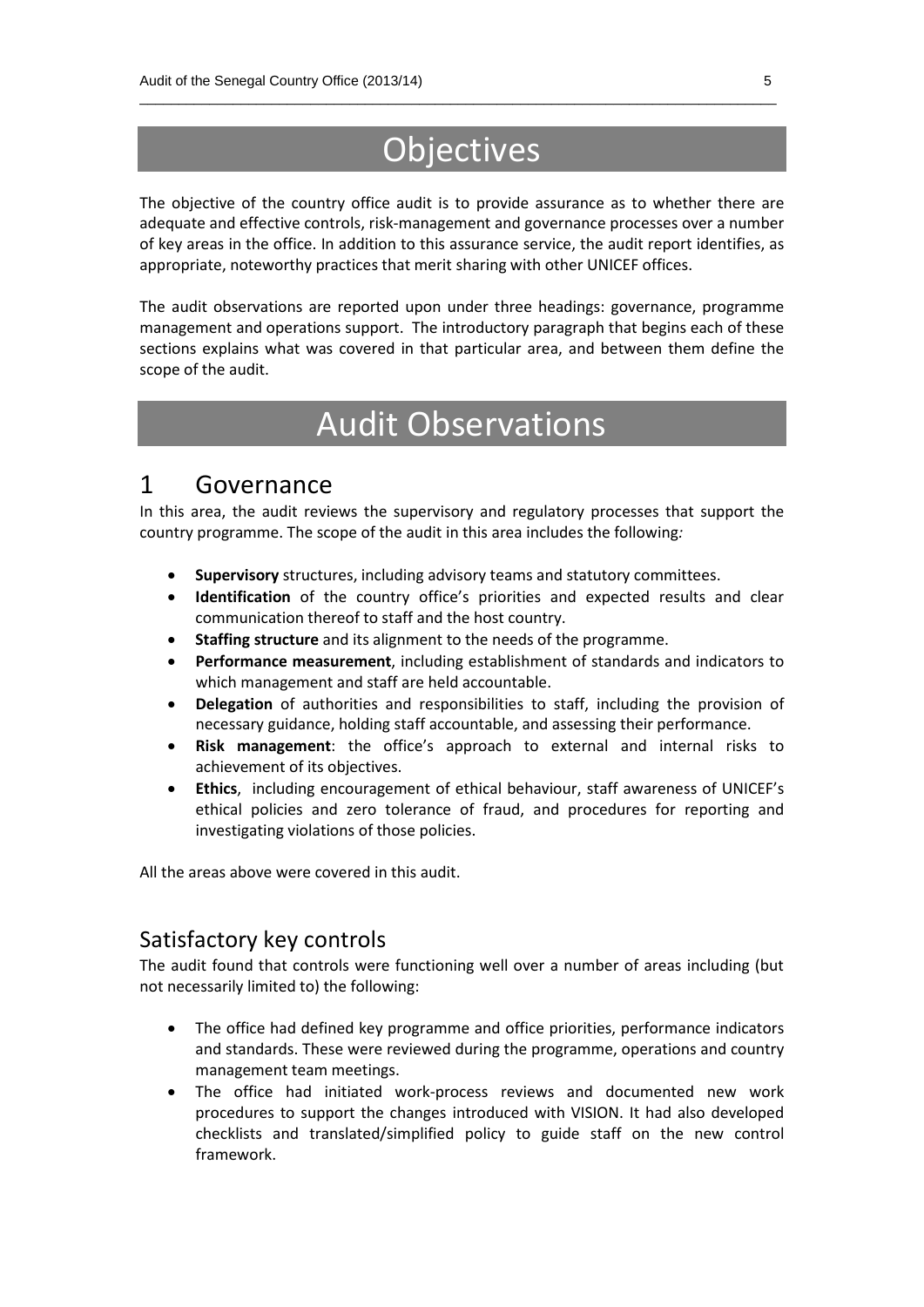• Roles assigned to staff in VISION were individually checked to ensure appropriate segregation of duties. At the time of the audit, the office had zero conflicts in Approva, the tool used to detect such conflicts.

\_\_\_\_\_\_\_\_\_\_\_\_\_\_\_\_\_\_\_\_\_\_\_\_\_\_\_\_\_\_\_\_\_\_\_\_\_\_\_\_\_\_\_\_\_\_\_\_\_\_\_\_\_\_\_\_\_\_\_\_\_\_\_\_\_\_\_\_\_\_\_\_\_\_\_\_\_\_\_\_\_\_

• In preparation for the new programme and new office structure, the office had hired a human-resources firm to provide training and assistance to staff in preparing for change. The process was evaluated by participating staff as satisfactory and was recognized by the Division of Human Resources as a model for replication by other offices.

#### Contract Review Committee

The office had an established contract review committee (CRC) with defined membership and clear terms of reference to review procurement cases over US\$ 20,000. In 2012, the CRC reviewed 21 submissions, of which eight were individual contracts, six were programme cooperation agreements (PCAs), five were institutional contracts and two were procurements. The audit noted the following:

*Construction contracts:* Five construction-related submissions worth a total of US\$ 2.7 million were presented to the CRC. The CRC minutes recorded comments on the type of contract (i.e. whether there should be single or separate contracts with a given contractor, considering year-end closure and data-migration requirements). The minute of the meetings did not however provide information on the technical, quality and price/cost aspects of the services proposed.

*Timing of submissions:* CRC members did not always receive submissions with full documentation, and far enough in advance of a meeting to conduct their review. The relevant UNICEF Financial and Administrative Policy states that members should receive these not less than two days before the CRC meeting, and that a good benchmark is five days. In the sample reviewed, not all submissions were made at least two days before the meeting so as to give the members sufficient time to consider them. There was pressure on the CRC to push through the reviews, and this did not encourage independent discussion.

*Submissions of PCAs to the CRC:* The programme cooperation agreement (PCA) guidelines provide guidance on the documents that should be presented for review, including information on the organisation, justification for collaboration, the assessed level of risk, the design of the PCA and cost-effectiveness implications.

The audit reviewed six PCAs and noted that in five of these, the supporting documents presented to the committee were incomplete and inadequate. For example, in one instance the registration form provided showed the organization as registered in UK while it was actually registered in Spain; in another instance the audit report of the NGO was not on file and was not presented for review.

*Delays in the completion of the CRC process:* In four of the 21 CRC cases, the reviews were completed after the planned activity date. In one case, the contract was signed before the CRC recommendation was approved. In two cases, the CRC meetings took place three to four weeks after the bid opening.

*CRC meetings:* The CRC meetings were not always chaired by the designated staff. In two of the 21 cases reviewed, the committee was chaired by the secretary of the committee, who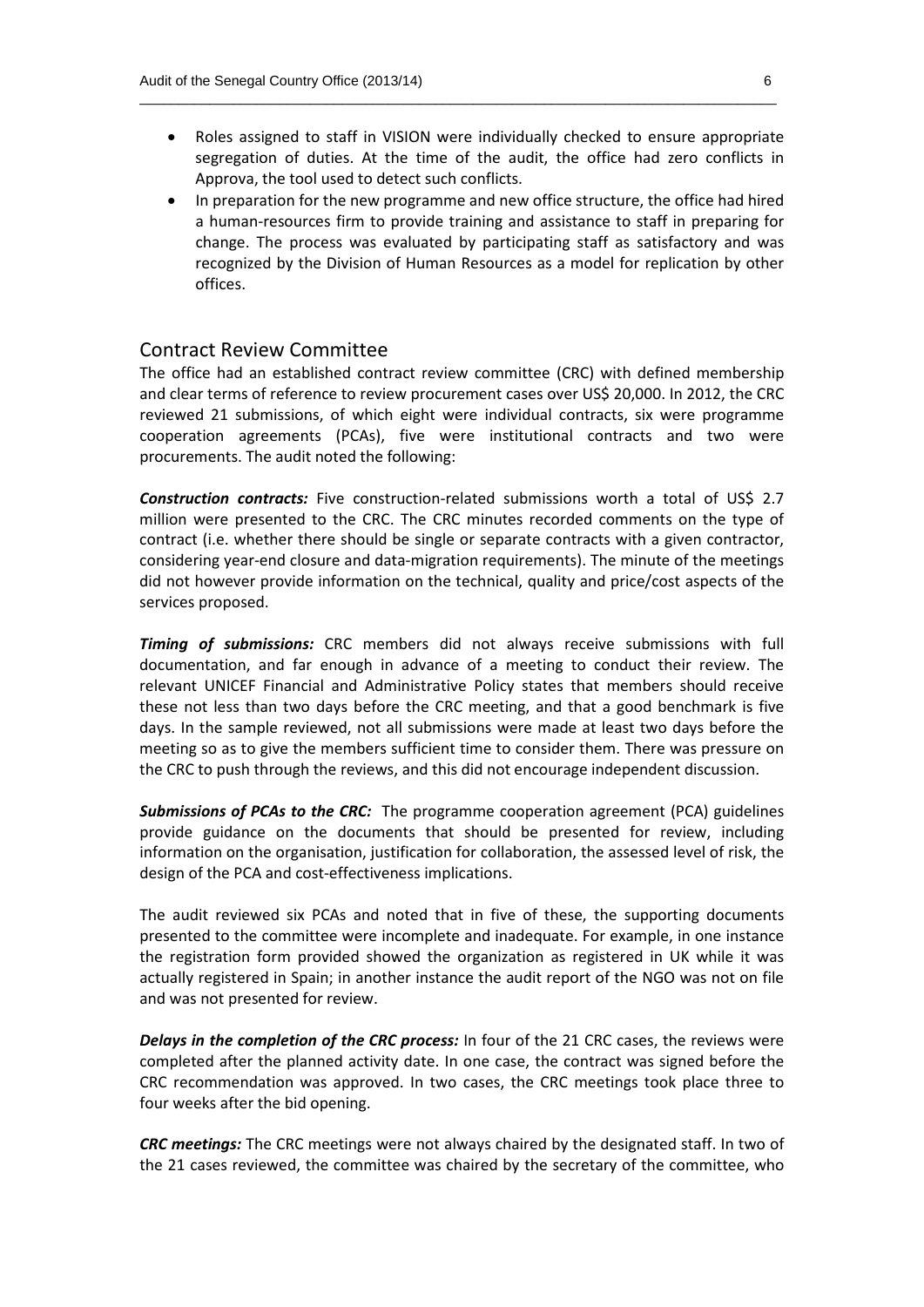was not an alternate chairperson. The secretary is an *ex-officio*, non-voting member responsible for, among other things, preparing the minutes, and recording issues raised by the CRC members and their resolution. The chairperson of the CRC, however, is a voting member and is responsible for ensuring that the minutes are prepared promptly, and that they reflect accurately the deliberations and advice of the CRC members. Having the secretary of the CRC assume the chairperson role meant that there was insufficient segregation of duties to conduct an independent review, and the policy specifically requires that the roles be undertaken by different staff members.

\_\_\_\_\_\_\_\_\_\_\_\_\_\_\_\_\_\_\_\_\_\_\_\_\_\_\_\_\_\_\_\_\_\_\_\_\_\_\_\_\_\_\_\_\_\_\_\_\_\_\_\_\_\_\_\_\_\_\_\_\_\_\_\_\_\_\_\_\_\_\_\_\_\_\_\_\_\_\_\_\_\_

The majority of the meetings were attended by operations staff and programme assistants, rather than higher-level programme staff who were also CRC members. The attendance of programme staff was important, as the committee was also reviewing PCAs, and UNICEF Financial and Administrative Policy No 5, on the CRC, acknowledges that criteria to assess an NGO partner's suitability differ from those to assess regular goods and/or services providers. To exercabate the review weaknesses, three of the seven CRC members had not attended any of the briefings provided on the terms of reference and accountability of CRC members.

Weaknesses in the functioning of the CRC are risks to effective review prior to commitment of UNICEF resources, and to fair and transparent selection of the most suitable providers of goods and services.

**Agreed action 1 (high priority):** The office agrees to strengthen the functioning of the Contract Review Committee by:

- i. ensuring adherence to UNICEF Financial and Administrative Policy on CRC with respect to timing and quality of submissions, membership and attendance, review and recording of discussions; and,
- ii. training staff to ensure that complete and well-prepared submissions are made to the Contract Review Committee for review, and establish a separate programme cooperation agreement review committee.

Responsible staff member: Representative, Deputy Representative and Chief, Operations. Target completion date: 30 June 2013.

#### Governance: Conclusion

Based on the audit work performed, OIAI concluded at the end of the audit that the controls and processes over governance, as defined above, needed improvement to be adequately established and functioning.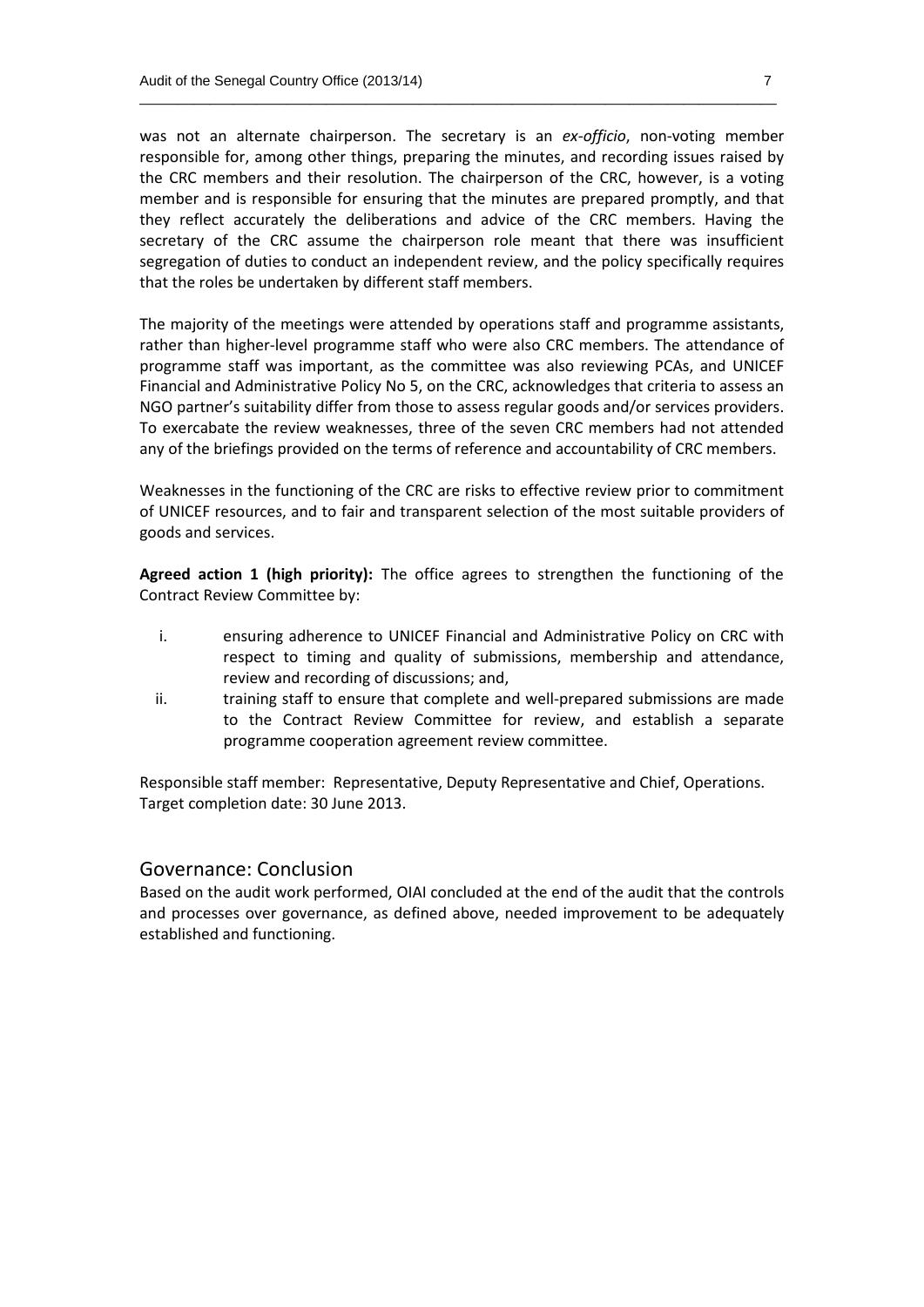## 2 Programme management

In this area, the audit reviews the management of the country programme – that is, the activities and interventions on behalf of children and women. The programme is owned primarily by the host Government. The scope of the audit in this area includes the following:

\_\_\_\_\_\_\_\_\_\_\_\_\_\_\_\_\_\_\_\_\_\_\_\_\_\_\_\_\_\_\_\_\_\_\_\_\_\_\_\_\_\_\_\_\_\_\_\_\_\_\_\_\_\_\_\_\_\_\_\_\_\_\_\_\_\_\_\_\_\_\_\_\_\_\_\_\_\_\_\_\_\_

- **Resource mobilization and management**. This refers to all efforts to obtain resources for the implementation of the country programme, including fundraising and management of contributions.
- **Planning**. The use of adequate data in programme design, and clear definition of results to be achieved, which should be specific, measurable, achievable, realistic and time bound (SMART); planning resource needs; and forming and managing partnerships with Government, NGOs and other partners.
- **Support to implementation**. This covers provision of technical, material or financial inputs, whether to governments, implementing partners, communities or families. It includes activities such as supply and cash transfers to partners.
- **Monitoring of implementation**. This should include the extent to which inputs are provided, work schedules are kept to, and planned outputs achieved, so that any deficiencies can be detected and dealt with promptly.
- **Reporting.** Offices should report achievements and the use of resources against objectives or expected results. This covers annual and donor reporting, plus any specific reporting obligations an office might have.
- **Evaluation**. The office should assess the ultimate outcome and impact of programme interventions and identify lessons learned.

All the areas above except resource mobilisation and evaluation were covered in this audit.

#### Satisfactory key controls

The audit found that controls were functioning well over a number of areas including (but not necessarily limited to) the following:

- In 2010, the office had developed a situation analysis (SitAn) on children and women in the country to inform the preparation of the new country programme. The document was updated in 2012 by using the most recent data from the multiple indicator cluster surveys and from the Demographic and Health Survey prepared by the *Agence Nationale de la Statistique et de la Démographie*.
- In 2012, with the implementation of monitoring of results for equity systems (MoRES), the office had made efforts to explicitly address equity issues in all programme sectors.
- The office had developed an advocacy and fundraising strategy.
- The office participated in preparation of the UN development framework (UNDAF) and in national reviews, and in meetings at local level.

#### Programme planning

The new country programme action plan (CPAP) defined five programme component results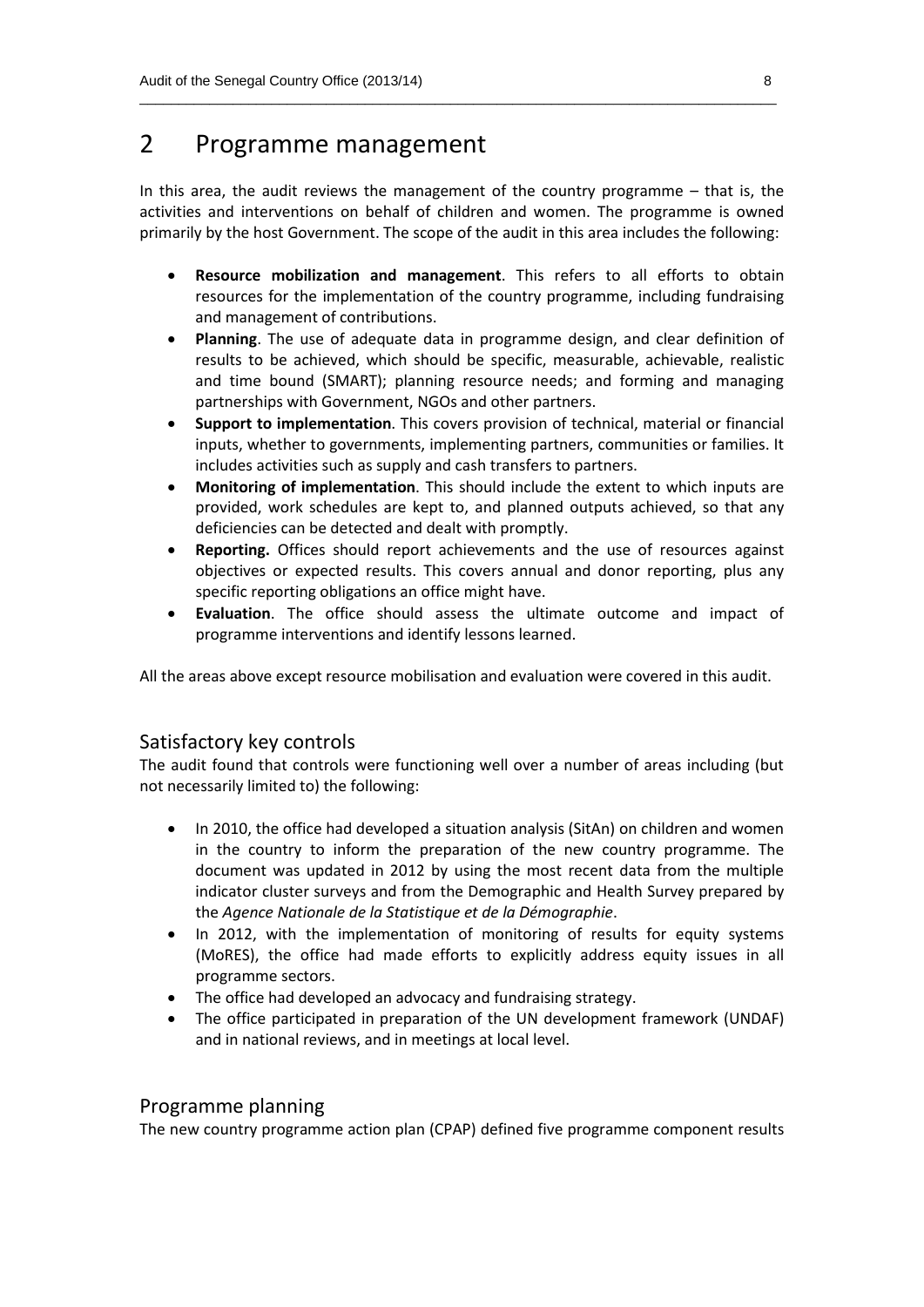(PCRs) and 15 intermediate results (IRs). $<sup>1</sup>$  The audit reviewed four 2012-2013 rolling</sup> workplans (related to: survival of women and children, inclusive and quality education, child protection, and social policies and advocacy) and noted that the plans included required information such as the IRs, planned activities, timelines, and names of the implementing partners. However, the following shortcomings were noted:

\_\_\_\_\_\_\_\_\_\_\_\_\_\_\_\_\_\_\_\_\_\_\_\_\_\_\_\_\_\_\_\_\_\_\_\_\_\_\_\_\_\_\_\_\_\_\_\_\_\_\_\_\_\_\_\_\_\_\_\_\_\_\_\_\_\_\_\_\_\_\_\_\_\_\_\_\_\_\_\_\_\_

- In three of the four rolling workplans survival of women and children, inclusive and quality education, and child protection – the office had not defined indicators for the defined IRs. Without defined indicators in the RWPs, the office will not be able to measure the progress towards the IRs defined in the signed workplans.
- In 2012, the office had signed workplans at decentralized level. However, the audit noted that except for social policies and advocacy, none of the national-level rolling workplans reflected the zone-office activities. This made it difficult to ensure that the information in the rolling workplans was complete.

The office indicated that the main constraints faced in 2012 were to link the workplan with the monitoring process introduced with Monitoring Results for Equity Systems (MoRES). The office told the audit that as the relevant guidance from HQ on the Results Assessment Module (RAM) had been received after the rolling workplans had been agreed with the Government partner, it had decided not to change them (including the VISION result assessment requirement.)

#### **Agreed action 2 (medium priority):** The office agrees to:

- i. ensure that the country-office rolling workplans have indicators and reflect activities defined in the zone-office workplans; and,
- ii. obtain support from the Regional Office on how to use the Monitoring Results for Equity System (MoRES) guidance and Results Assessment Module (RAM) for planning and monitoring of results.

Responsible person: Deputy Representative. Target completion date: 30 June 2013.

#### HACT implementation and assurance activities

Offices are required to implement the Harmonized Approach to Cash Transfers (HACT) policy. HACT requires offices to systematically assess the level of risk before making cash transfers to a given partner, and to adjust their method of funding and assurance practices accordingly. HACT therefore includes a macro-assessment of the country's financial management system, and micro-assessments of the individual implementing partners (both Government entities and NGOs). Assurance activities should include spot checks, programme monitoring and scheduled audits. There should also be audits of implementing partners expected to receive more than US\$ 500,000 during the current programme cycle. Offices should also have an assurance plan regarding proper use of cash transfers. HACT is also required for three other UN agencies, and country offices should coordinate with them to ensure best use of resources.

In 2012, the Senegal country office collaborated with 146 implementing partners, of which

 $<sup>1</sup>$  PCRs are defined as descriptions of significant change for children and women to which the UNICEF</sup> Programme of Cooperation will contribute. An IR is a significant change over a shorter period of time that will eventually contribute to the PCR.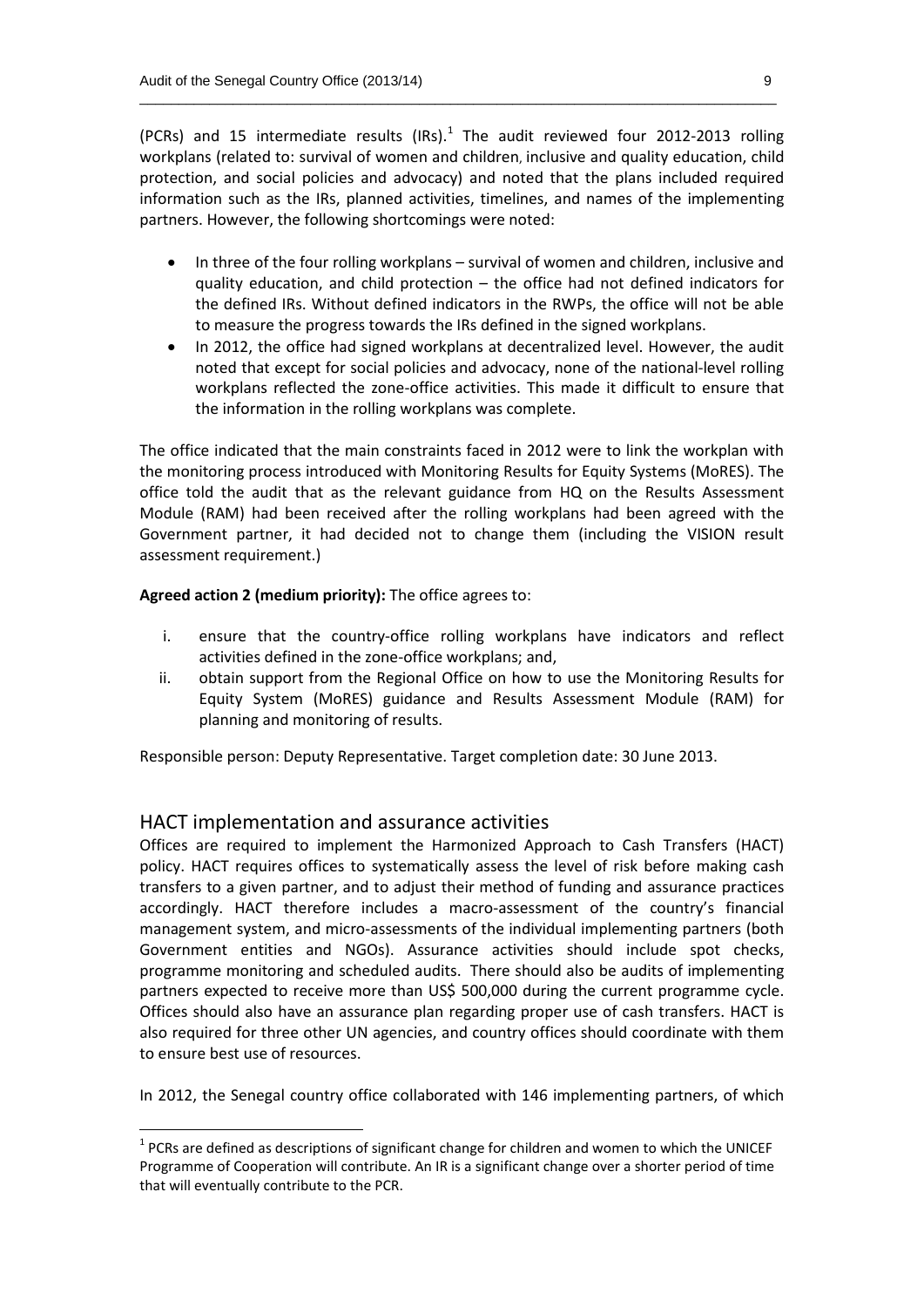17 were NGOs. Information was not available regarding the total number of the implementing partners working with other UN agencies as well. As at 2 November 2012, cash transfers released to implementing partners amounted to US\$ 4.4 million.

\_\_\_\_\_\_\_\_\_\_\_\_\_\_\_\_\_\_\_\_\_\_\_\_\_\_\_\_\_\_\_\_\_\_\_\_\_\_\_\_\_\_\_\_\_\_\_\_\_\_\_\_\_\_\_\_\_\_\_\_\_\_\_\_\_\_\_\_\_\_\_\_\_\_\_\_\_\_\_\_\_\_

*Macro-assessment:* A macro-assessment of Senegal's public financial management system was completed in June 2007. The macro-assessment report concluded that there was a need to strengthen systems of controls at various levels. The report recommended improvement of the government system by providing training to government staff, and by developing tools for monitoring and evaluation of projects, programmes and policies.

*Micro-assessments:* In accordance with the HACT framework, partners that receive more than US\$ 100,000 should be micro-assessed. Out of 146 implementing partners, 16 partners received over US\$ 100,000 from UNICEF in 2012, but there were no micro-assessments during the year. In 2011 there had been micro-assessments of five implementing partners, out of 19 that received over US\$ 100,000 in that year.

*Assurance activities:* The scale of assurance activities for a given partner is guided by the risk rating and magnitude of cash transfers received. Assurance activities include periodic on-site reviews that may include spot checks by UN agency staff, and special audits, programmatic monitoring of activities and scheduled audits for partners that receive over US \$500,000 in a programme cycle. The following issues were noted:

- In a sample of 15 cash transfers made in 2012, two implementing partners received over US\$ 500,000, but no scheduled audits were implemented or planned. It was noted that one implementing partner that received more than US\$ 500,000 was also working with UNFPA under a joint programme; but although UNFPA had audited its own project, there had been no discussion on a possible joint audit.
- There was programmatic monitoring of activities supported by cash transfers by UNICEF staff, and 35 spot checks were conducted in 2012. However, there was no systematic plan for the assurance activities, and the results of those conducted were not shared with other UN agencies.

*Validating reported expenditures:* As stated above, most partners had not been microassessed. Therefore, after recording the liquidation of a cash transfer, the office should conduct spot checks to validate the liquidation. The audit reviewed two liquidations submitted by two implementing partners and noted various shortcomings in the accuracy of the reported expenditure and in the quality and completeness of supporting documents. For example, in one case reviewed, the funds liquidated amounted to US\$ 140,000 but the review of supporting documents noted that reported dates of implementation were different from dates in the invoices, and there were incomplete supporting documents for the expenditure incurred – which made it difficult to confirm the accuracy of the funds liquidated. The second implementing partner visited did not provide the supporting documents and the activity reports to support use of US\$ 42,500 transferred.

**Agreed action 3 (high priority):** The office agrees to adhere to the requirements of the Harmonized Approach to Cash Transfers to implementing partners, and to:

- i. conduct the micro-assessments, review their results and take appropriate action, including correct use of direct cash transfers, and capacity-building based on risk rating of partners;
- ii. conduct audits for implementing partners that received over US\$ 500,000 during the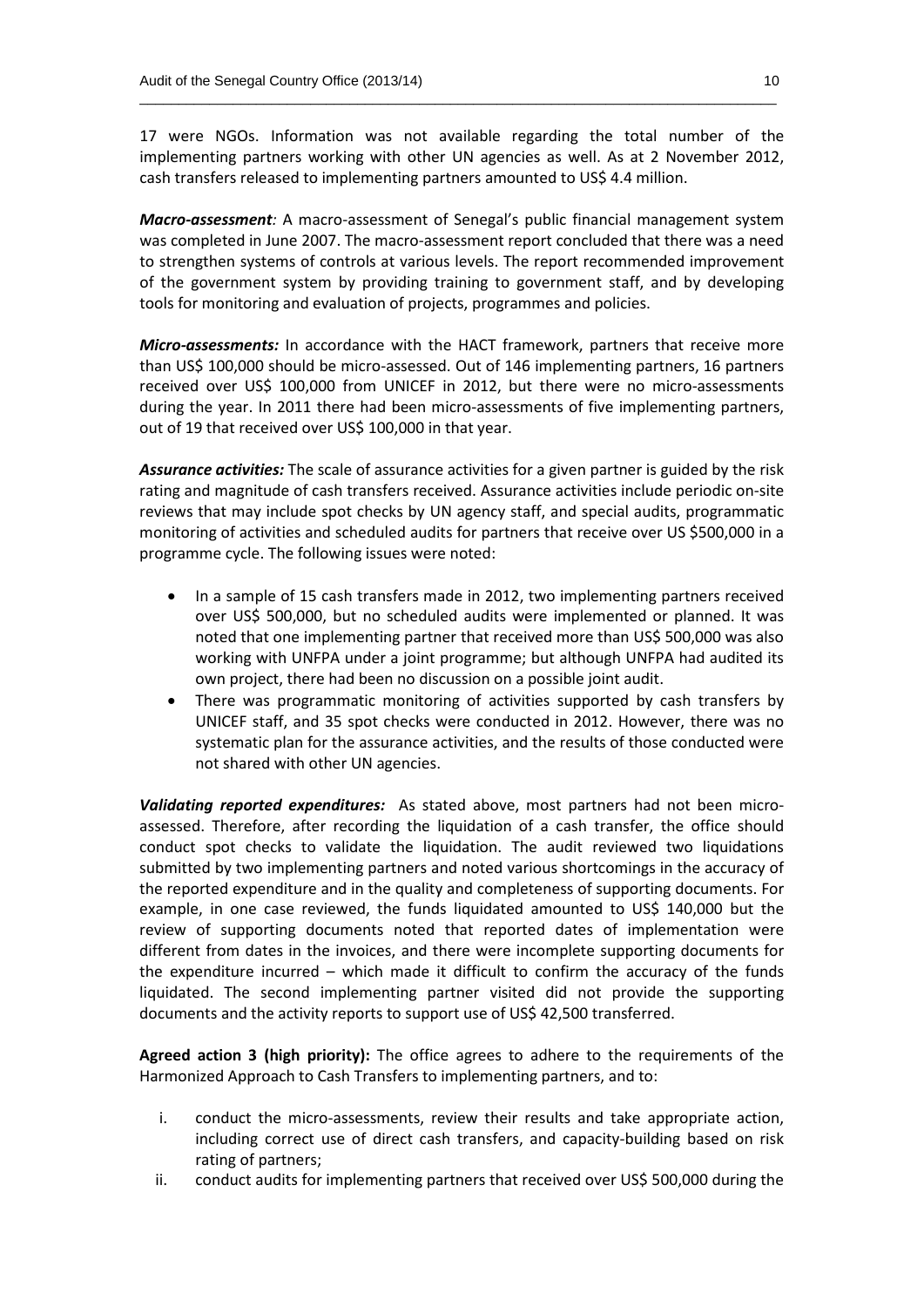country programme cycle, and micro-assessments for implementing partners that received cash transfers above US\$ 100,000;

iii. share information, and promote joint efforts, on HACT implementation with other UN agencies that are implementing HACT, including sharing of information from, and costs of, micro-assessments and assurance activities with partners working with more than one UN agency;

\_\_\_\_\_\_\_\_\_\_\_\_\_\_\_\_\_\_\_\_\_\_\_\_\_\_\_\_\_\_\_\_\_\_\_\_\_\_\_\_\_\_\_\_\_\_\_\_\_\_\_\_\_\_\_\_\_\_\_\_\_\_\_\_\_\_\_\_\_\_\_\_\_\_\_\_\_\_\_\_\_\_

- iv. systematically plan and undertake the various assurance activities, including programmatic and financial spot checks, and scheduled audits that are included in an assurance plan; and,
- v. ensure that all liquidations of cash transfers are adequately supported.

Responsible persons: Representative, Deputy Representative and Chiefs of Programme Sections. Target completion date: 30 June 2013.

#### Management of cash transfers

As at 2 November 2012, cash transfers released amounted to US\$ 4.4 million, of which US\$ 544,000 (12 percent) was outstanding between six and nine months and US\$ 300,000 (7 percent) was outstanding over nine months. The audit noted the following weaknesses in this area.

Direct cash transfer (DCT) payments were based on a letter received from the implementing partners and approved by the Representative, and subsequently the office issued FACE forms that were approved by the Chiefs of Programme Sections as per the office table of authority.<sup>2</sup> A detailed review of DCTs noted delays in 11 out of 15 transactions reviewed. The delays were not appropriately documented. For example, requests were received from a government implementing partner in January 2012 and were approved by the representative (through the letter to the partner) in May 2012; payments using the FACE form were processed in June 2012, six months after the request was received. In another instance, the request received from an NGO in January was approved in February but was not paid until May (after the expiry of the PCA). Delays in disbursing funds could delay programme implementation.

The reasons for the delays in those various instances were not documented. However, in discussions with the audit, the office cited the challenges related to implementation of UNICEF's new management system, VISION, in January 2012. VISION has made it mandatory to attach supporting documents when issuing a fund commitment, including the Representative's approval of the letter from the partner. This letter was therefore sent before starting the process in VISION, before the office would know whether or not the partner had long-outstanding balances (in which case the funds could not be released). In the opinion of the audit, the partner's letter should not have been approved until such confirmation had been received through VISION.

Besides the delays, the audit also noted that the FACE form had missing information in 12 of 15 cases reviewed. Examples included: FACE form not dated; the type of cash transfer

 $2$  FACE stands for Funding Authorization and Certificate of Expenditures. UNICEF and its partners can use the FACE form to approve or request disbursement of funds and authorization to incur expenditures, to report on expenditures and to certify the accuracy of data and information provided by the partner. The FACE form is meant to be part of the HACT process, although it can be used independently of it.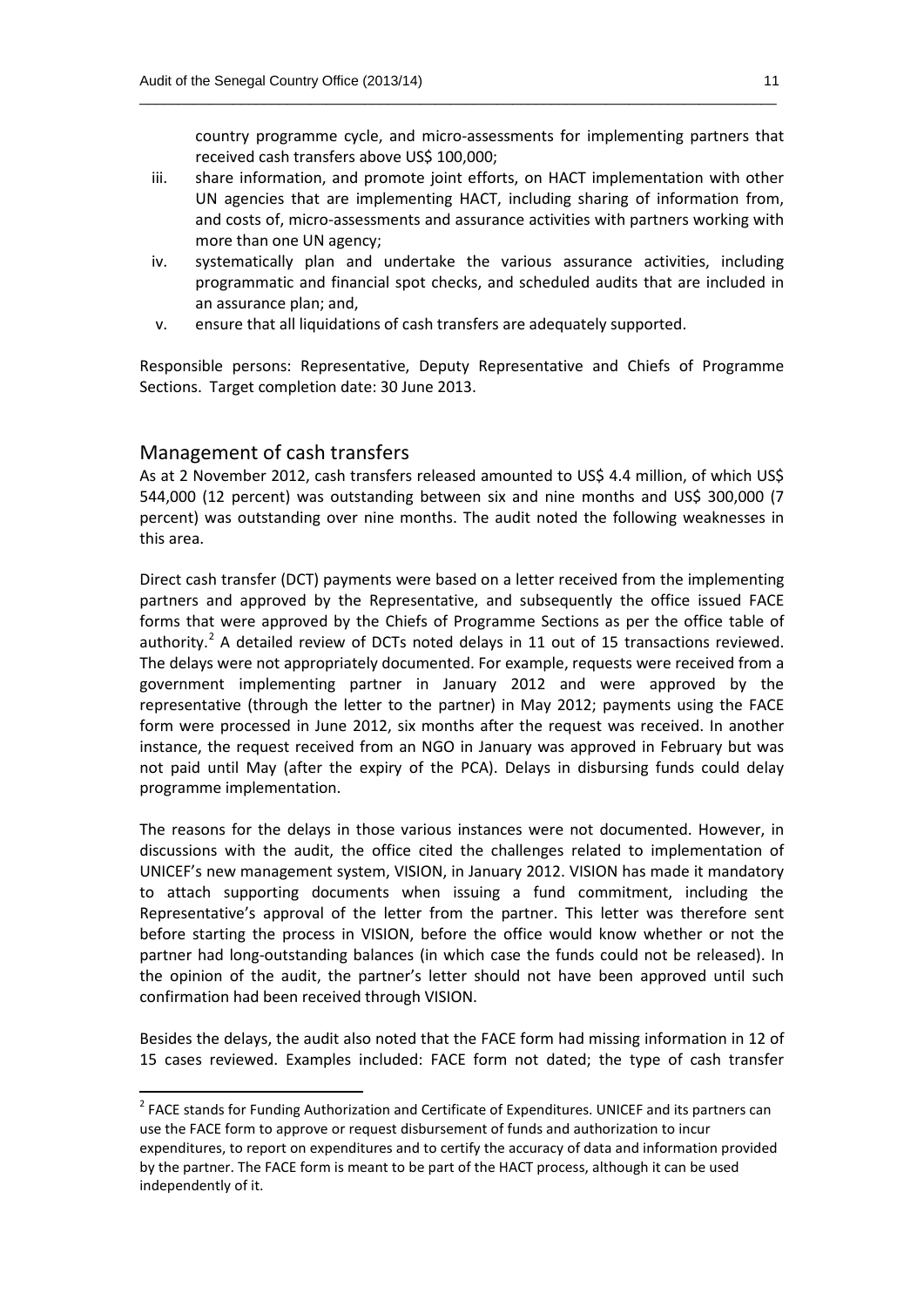requested not indicated (whether DCT, reimbursement or direct payment); and duration of activity was not indicated, so that it was not clear if the advance being given was to cover three months' activities, as required by the policy.

\_\_\_\_\_\_\_\_\_\_\_\_\_\_\_\_\_\_\_\_\_\_\_\_\_\_\_\_\_\_\_\_\_\_\_\_\_\_\_\_\_\_\_\_\_\_\_\_\_\_\_\_\_\_\_\_\_\_\_\_\_\_\_\_\_\_\_\_\_\_\_\_\_\_\_\_\_\_\_\_\_\_

**Agreed action 4 (medium priority):** The office should review its cash-transfer work process to ensure that all cash-transfer requests set out all required information on the FACE form, that all disbursements are in line with VISION requirements, and that information in VISION on a partner is considered before any approval letter is sent to that partner.

Responsible persons: Representative, Deputy Representative, Chiefs of Programme Sections. Target completion date: 30 September 2013.

#### Partnership management

One of the office's partners was an NGO with which it had been working since 1991. The office had signed PCAs with this implementing partner amounting to CFA 738,248,547 (about US\$ 1.5 million) in 2011 and US\$ 899,500 in 2012. The NGO's activities focused on a community empowerment programme to bring sustainable development and positive social transformation based on respect for human rights through a holistic three-year education programme. The audit's review of the partnership noted the following issues on coordination of project activities and the earmarking of funds for the NGO.

*Technical coordination:* UNICEF's partnership with the implementing partner focused on abandonment of harmful practices (female genital cutting). Although the agreement was signed with the child protection programme, the package included activities such as education, health, water and sanitation that were not planned in coordination with other UNICEF programmes. This occurred because the office entered in partnerships based on proposals being provided by the NGO, as opposed to a jointly developed programme cooperation agreement that ensured all the programme activities were coordinated and linked directly to specific results.

*Earmarked funds:* The office informed the audit that the NGO had a predominant role in ending harmful practices in the country and had long-standing relationships with UNICEF at regional office, NYHQ and with donors. The office did not fundraise for all the activities included in the PCA signed with the NGO. Instead the NGO fundraised for these activities by contacting UNICEF National committees (Natcoms) and other donors. In 2012, the NGO had been able to mobilize resources through NatComs amounting to US\$ 376,000, or 42 percent of the total PCA amount. The office then received funds that were earmarked for the NGO from the donors. The donors in question would contact the office to inform it of the availability of funds that they had so earmarked. This approach risked the office not being able to manage the NGO on the use of the earmarked funds. For example the office indicated that the costs per village of managing the project were to decrease as the number of villages covered increased. However, the cost of doing business in each village had increased from CFA 1.6 million in 2008 to CFA 3.1 million in 2012. Since the funds received from the donors were already earmarked for the NGO, the office could not assign the funds to another implementing partner.

The audit discussed the issue with UNICEF's Private Fundraising and Partnerships (PFP) Division in Geneva, which indicated that it did not encourage the earmarking of funds in support of a specific implementing partner.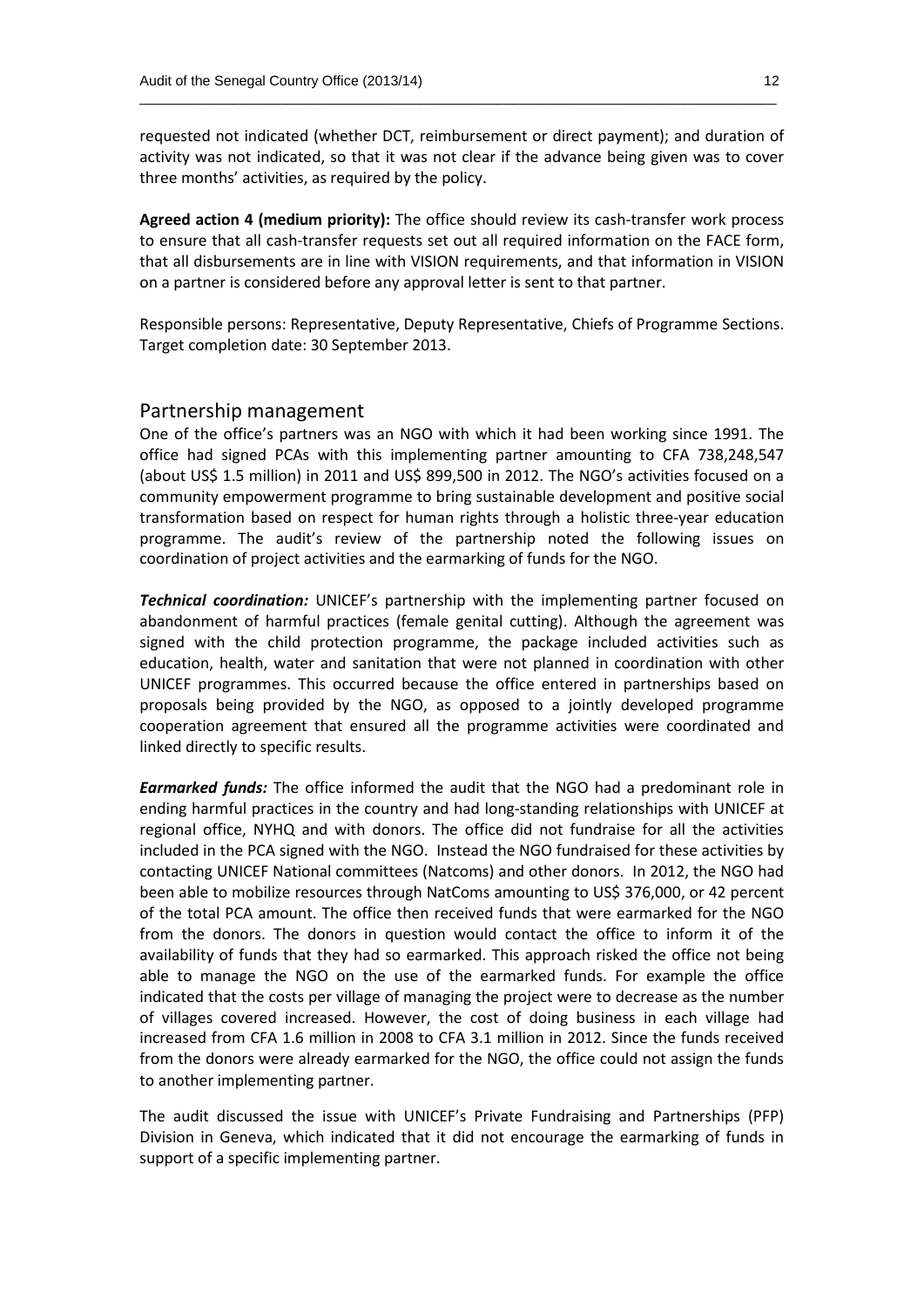#### **Agreed action 5 (high priority):** The office should:

i. ensure that activities in programme cooperation agreements are coordinated among relevant programmes and that all agreements with implementing partners are managed in accordance with UNICEF guidance on partnerships; and,

\_\_\_\_\_\_\_\_\_\_\_\_\_\_\_\_\_\_\_\_\_\_\_\_\_\_\_\_\_\_\_\_\_\_\_\_\_\_\_\_\_\_\_\_\_\_\_\_\_\_\_\_\_\_\_\_\_\_\_\_\_\_\_\_\_\_\_\_\_\_\_\_\_\_\_\_\_\_\_\_\_\_

ii. directly fundraise for planned activities and, with input of the Private Fundraising and Partnerships Office, ensure that funds received are not earmarked for a specific implementing partner.

Responsible persons: Deputy Representative, Chiefs of Programme Sections. Target completion date: 30 June 2013.

#### Supply planning and monitoring of timeliness

As of December 2012, the office procured supplies totalling US\$ 2.8 million, of which US\$ 2.2 million were procured off-shore and US\$ 600,000 from local suppliers.

The office had a supply plan, but there were delays in its implementation. It had not been used as the guiding document for supply interventions included in the two-year signed workplans, and not all procurement that had been done was included in it. Inadequate implementation of the supply plan and limited linkages between it and the rolling workplans reduced opportunities to set procurement priorities and keep activities on schedule.

The timeliness of deliveries was not monitored adequately; in two out of five procurements reviewed amounting to US\$ 58,000, the audit noted delays of two and five months after the target arrival dates indicated in the sales orders. Furthermore, the partner's requests did not always give a date either for expected delivery dates for requested supplies, or for the activity for which they were needed – making it harder to plan for the timely delivery of requested supplies.

In one instance, the delay was over a year due to an implementing partner not taking responsibility as agreed. This partner had originally agreed to pay the customs clearance costs and assembly charges for 157 motorcycles and 15 vehicles. However, in November 2011, upon arrival of the ordered items, the office was asked to pay for both, as the partner said it did not have sufficient funds. The office paid US\$ 96,000 to clear the items and suspended any additional procurement of transportation equipment for this partner. However, it was noted at the time of the audit that 10 of the motorcycles were still at the port, and had been there for more than a year. The delays in customs clearance increased costs and delayed programme implementation.

**Agreed action 6 (medium priority):** The office agrees to strengthen planning and monitoring of the timeliness of supply deliveries by ensuring that:

- i. the supply plan has clear linkages with the signed rolling workplans;
- ii. all supply requests include the expected delivery dates; and,
- iii. the motorcycles that had been kept at the customs for more than a year are cleared urgently.

Responsible person: Supply & Logistics Specialist. Target completion date: 30 June 2013.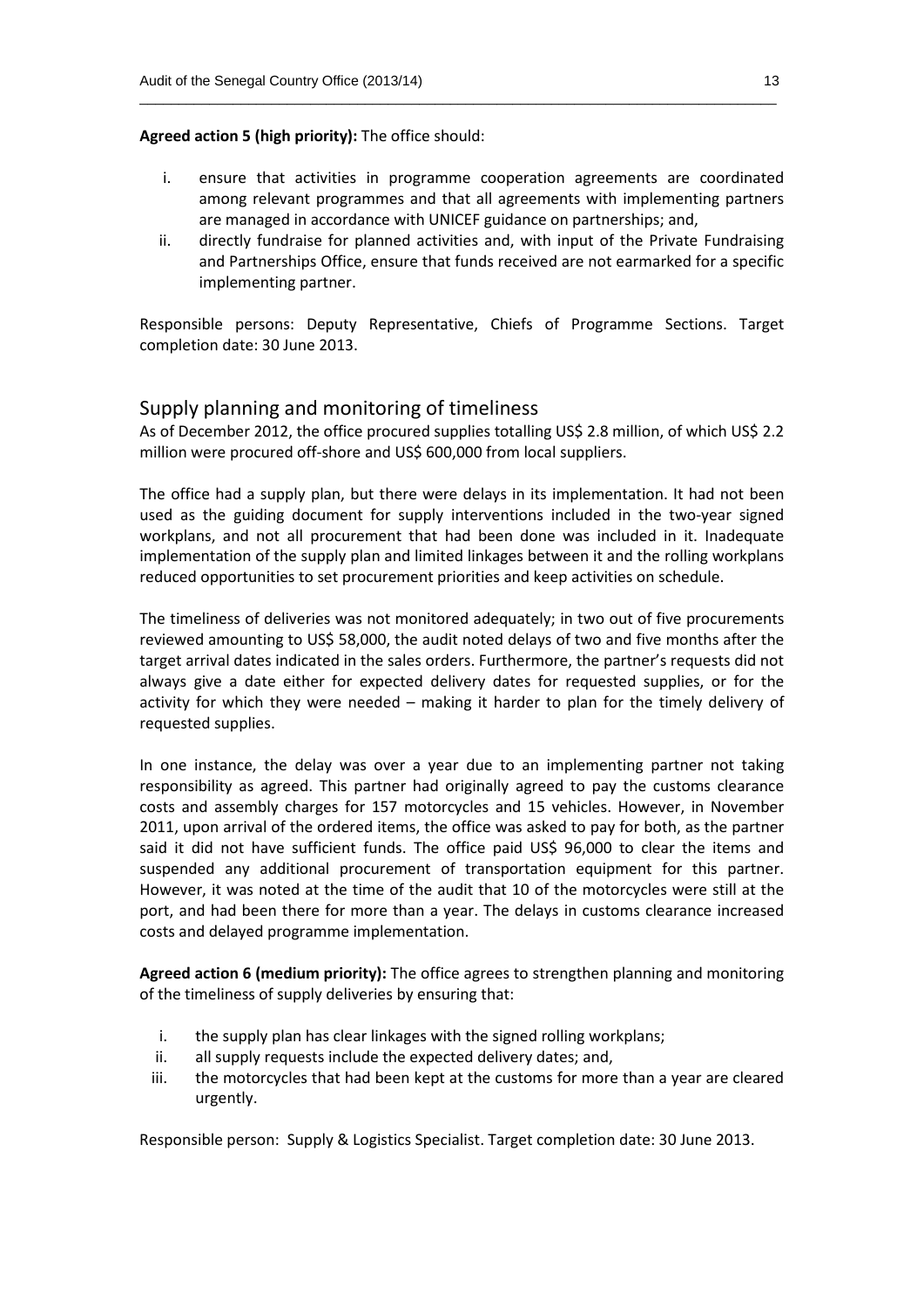#### Donor reporting

The office is expected to supply donors with reports stating what has been achieved with their contributions during the period covered. These should include who was affected (number of persons assisted, geographic coverage), and a comparison of results achieved against those planned results. The office had a donor-report work process. It also used the checklist issued by UNICEF's Public Sector Alliances and Resource Mobilization Office (PARMO) for clearance and review of donor reports. Review of three donor reports noted the following:

\_\_\_\_\_\_\_\_\_\_\_\_\_\_\_\_\_\_\_\_\_\_\_\_\_\_\_\_\_\_\_\_\_\_\_\_\_\_\_\_\_\_\_\_\_\_\_\_\_\_\_\_\_\_\_\_\_\_\_\_\_\_\_\_\_\_\_\_\_\_\_\_\_\_\_\_\_\_\_\_\_\_

- One donor report included results that did not have measurable achievements. Examples of unmeasurable results were: '*development of tools for monitoring activities for the development of integrated early childhood'* and *'Supervision of a training workshop for teachers'*.
- In all three donor reports reviewed, the fund-utilisation reports lacked comparison of completed activities with those planned as included in the budget proposals*.* This is required under the guidelines issued by PARMO.

**Agreed action 7 (medium priority):** The country office agrees to strengthen its quality review process to ensure that donor reports meet UNICEF reporting requirements.

Responsible person: Representative and Deputy Representative. Target completion date: 30 September 2013.

#### Programme management: Conclusion

Based on the audit work performed, OIA concluded that the controls and processes over programme management, as defined above, needed improvement to be adequately established and functioning.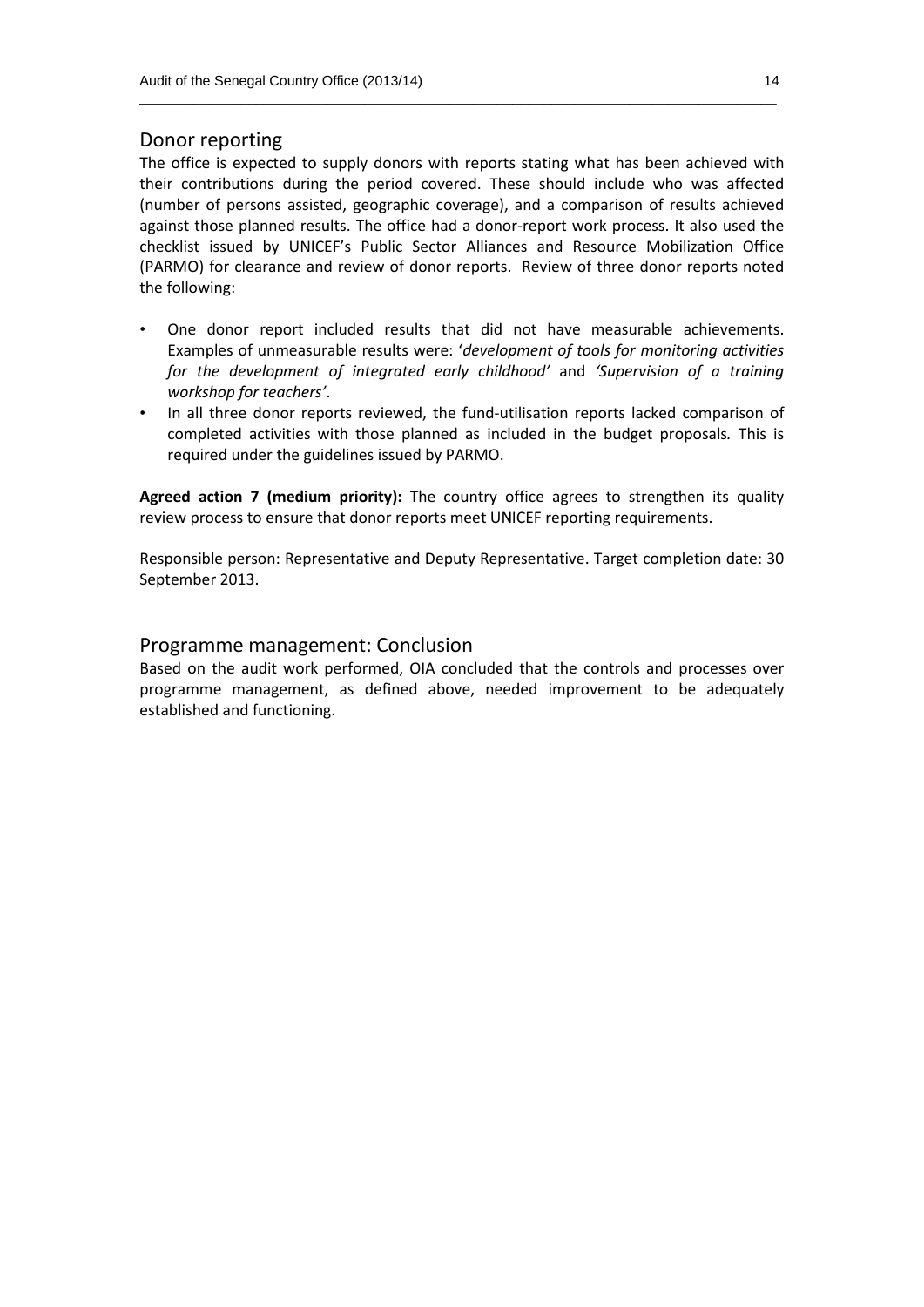## 3 Operations support

In this area the audit reviews the country office's support processes and whether they are in accordance with UNICEF Rules and Regulations and with policies and procedures. The scope of the audit in this area includes the following:

\_\_\_\_\_\_\_\_\_\_\_\_\_\_\_\_\_\_\_\_\_\_\_\_\_\_\_\_\_\_\_\_\_\_\_\_\_\_\_\_\_\_\_\_\_\_\_\_\_\_\_\_\_\_\_\_\_\_\_\_\_\_\_\_\_\_\_\_\_\_\_\_\_\_\_\_\_\_\_\_\_\_

- **Financial management**. This covers budgeting, accounting, bank reconciliations and financial reporting.
- **Procurement and contracting.** This includes the full procurement and supply cycle, including bidding and selection processes, contracting, transport and delivery, warehousing, consultants, contractors and payment.
- **Asset management**. This area covers maintenance, recording and use of property, plant and equipment (PPE). This includes large items such as premises and cars, but also smaller but desirable items such as laptops; and covers identification, security, control, maintenance and disposal.
- **Human-resources management.** This includes recruitment, training and staff entitlements and performance evaluation (but not the actual staffing structure, which is considered under the Governance area).
- **Inventory management.** This includes consumables, including programme supplies, and the way they are warehoused and distributed.
- **Information and communication technology (ICT)**. This includes provision of facilities and support, appropriate access and use, security of data and physical equipment, continued availability of systems, and cost-effective delivery of services.

All the areas above were covered in this audit.

#### Satisfactory key controls

The audit found that controls were functioning well over a number of areas including (but not necessarily limited to) the following:

- The server room was well-maintained and recommendations made by the Regional Chief of ICT had mostly been followed up. Staff files were well-maintained and the reconciliation of staff annual leave records was complete.
- Bank signatories were up to date. There were appropriate controls to safeguard assets and a mechanism to monitor those that were taken out of the office premises. The audit made a count of assets; this was satisfactory.
- The office monitored completion of supply orders, and the status of stock by value and age was monitored by each section. The warehouse was well-maintained and there were no discrepancies noted between the audit inventory count and the office inventory record.

#### Financial management

The audit reviewed the balance of general ledger accounts related to the office as at 13 November 2012 together with a sample of transactions, and noted the following: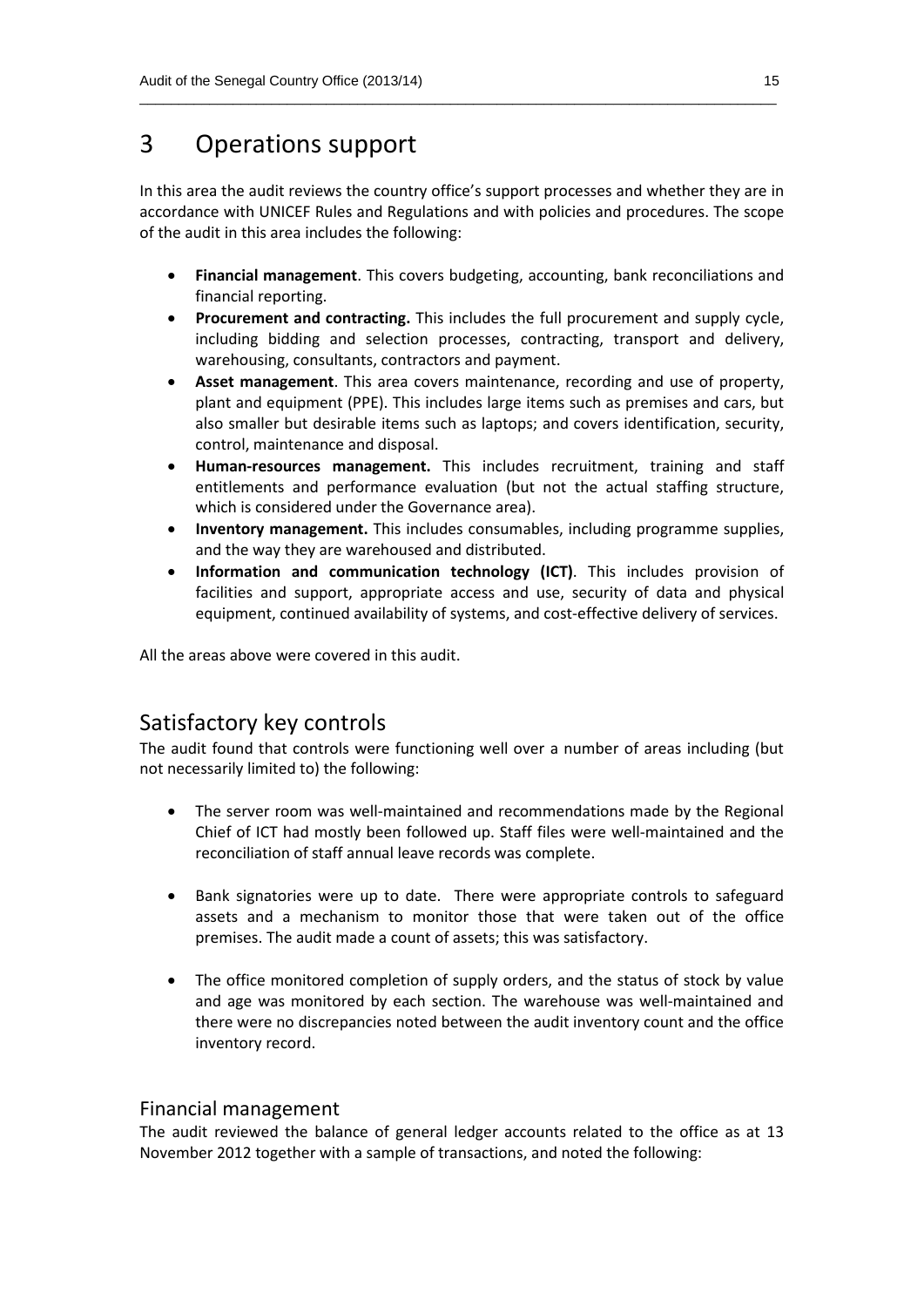*General Ledger (GL) coding:* Incorrect general ledger codes were used in five of the 14 sampled transactions related to contracts and supplies. For example, customs clearance costs were coded as programme supplies, and construction services were recorded as construction materials. Furthermore, the Goods-in-Transit account had a negative balance of US\$ 855,000 due to incorrect posting of the currency for the product unit cost. The office indicated that it could not determine the source of the negative balance.

\_\_\_\_\_\_\_\_\_\_\_\_\_\_\_\_\_\_\_\_\_\_\_\_\_\_\_\_\_\_\_\_\_\_\_\_\_\_\_\_\_\_\_\_\_\_\_\_\_\_\_\_\_\_\_\_\_\_\_\_\_\_\_\_\_\_\_\_\_\_\_\_\_\_\_\_\_\_\_\_\_\_

Incorrect GL coding could lead to incorrect donor and financial reporting.

*Timeliness of payment:* There were delays in various payments made in 2012, including some of up to six months. Some arose from technical problems, such as issues in establishing the budget and processing in VISION.

*Bank reconciliations:* The bank reconciliations from December 2011 through August 2012 were not completed until September 2012. The office stated that this occurred because of challenges of implementing VISION. A review of bank balances indicated that the office had an overdraft in May 2012 amounting to CFA 2,186,765 (approx. US\$ 4,374)—UNICEF offices are not expected to overdraw their accounts. The office explained that this occurred because of the mismatch created by not carrying out complete bank reconciliations at the time. The office informed the audit that it was already aware of some of the issues noted above and had already started to complete bank reconciliations, and to investigate the reason for the overdraft. Since September 2012, the bank reconciliations had been carried out on time.

The office stated that the above weaknesses occurred because of challenges of implementing VISION, and inadequate staff capacity in the Finance section—the section had one staff member instead of three from January through May 2012.

#### **Agreed action plan 8 (medium priority):** The office agrees to:

- i. establish a process to ensure correct general ledger codes are used for all financial transactions (such a process could include providing appropriate training to staff on definitions and application of the different general ledger codes);
- ii. seek support from the Supply Division or other appropriate office, and clear the negative balance in the goods-in-transit account;
- iii. ensure that payments are processed on a timely basis; and,
- iv. ensure that challenges in implementing VISION are addressed through training and guidance of the staff concerned.

Responsible persons: Chief of Operations, Finance Officer and Supply & Logistics Specialist. Target completion date: 30 September 2013.

#### Contract management

At the time of the audit, the office had individual contracts worth US\$ 319,600 and institutional contracts worth US\$ 2,349,050. The audit noted the following:

*Same contractor for ToRs and main contract:* In 2010, the office had signed two contracts worth a total of US\$ 33,663 with an international contractor to draft terms of reference (ToR) for work related to strengthening the protection system in the country. The same contractor was later awarded a one-year contract (January to December 2011) amounting to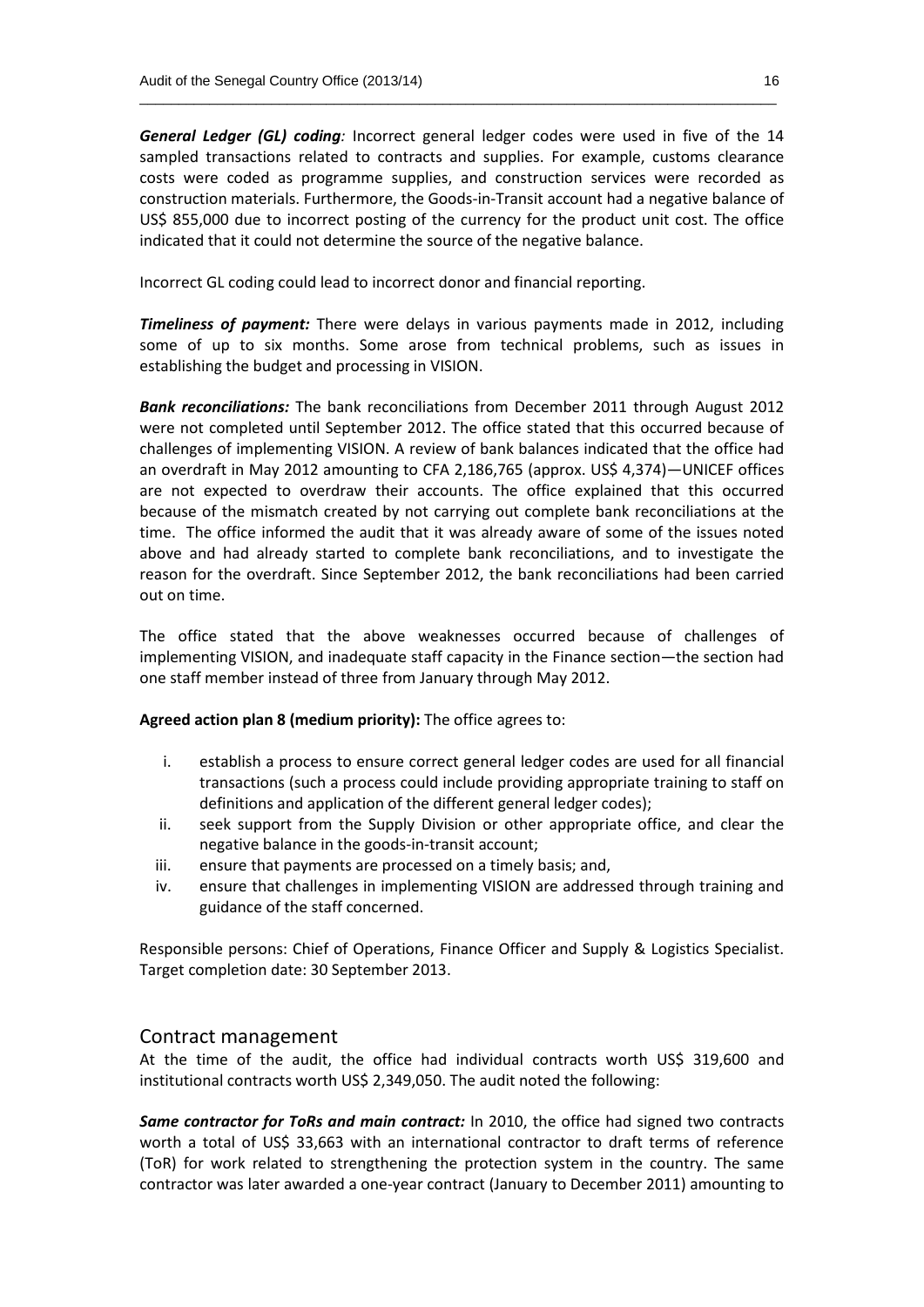US\$ 599,620, to deliver the service for which it had written the ToRs.

The CRC minutes had noted that the contractor benefited from its knowledge and understanding of the context because the company had also been contracted to draft the ToR. However, this was contrary to UNICEF policy, which states that a "contractor hired to prepare a ToR for an assignment shall not later be invited to quote, bid, or submit a proposal, or be contracted to provide the service in order to avoid a situation where the contractor has inside information or a privileged position to bid more favourably than other service providers." This had occurred in this case.

\_\_\_\_\_\_\_\_\_\_\_\_\_\_\_\_\_\_\_\_\_\_\_\_\_\_\_\_\_\_\_\_\_\_\_\_\_\_\_\_\_\_\_\_\_\_\_\_\_\_\_\_\_\_\_\_\_\_\_\_\_\_\_\_\_\_\_\_\_\_\_\_\_\_\_\_\_\_\_\_\_\_

Furthermore, the contractor had been given a satisfactory evaluation in respect to the oneyear contract, and had been paid in full (the last payment amount was US\$ 59,000) – although a note for the record stated that not all deliverables contracted for had been provided. This was neither recorded in the official evaluation of the contractor's performance, nor formally shared with the contractor, which was not penalized for unsatisfactory performance.

The office indicated that it had stopped working with this contractor and had shared all documentation related to this contract with the regional office for review. The regional office was leading the review of this contractor regarding the quality of work delivered to other offices in the region.

*Construction:* The office had entered into five construction contracts in 2012 with a total value of US\$ 2.7 million. The progress of the construction and corresponding payments was monitored, but there were delays in the completion of the work in four of the five contracts. All four contracts were extended for three months, and though the contracts included a penalty clause, this was not applied.

The above weaknesses were due partly to inadequate evaluations of consultants' performance, but also to inadequate linkages between deliverables and payments in the signed contract; that had made it more difficult to hold the contractor to account for the delays. The weak certification and approval process of the work done prior the release of payment was significant given the high expenditure on the selected contracts.

**Agreed action 9 (high priority):** The office agrees to establish mechanisms to strengthen the certification and approval function by:

- i. ensuring timely evaluation of contractor performance by the supervising staff;
- ii. linking payment clearly to each deliverable in the signed contract: and,
- iii. holding consultants/contractors accountable for any unsatisfactory performance and/or unjustifiable delay through application of a payment penalty clause.

Responsible persons: Deputy Representative; and Chief of Operations. Target completion date: 31 December 2013.

#### Operations support: Conclusion

Based on the audit work performed, OIAI concluded at the end of the audit that the controls and processes over operations support, as defined above, needed improvement to be adequately established and functioning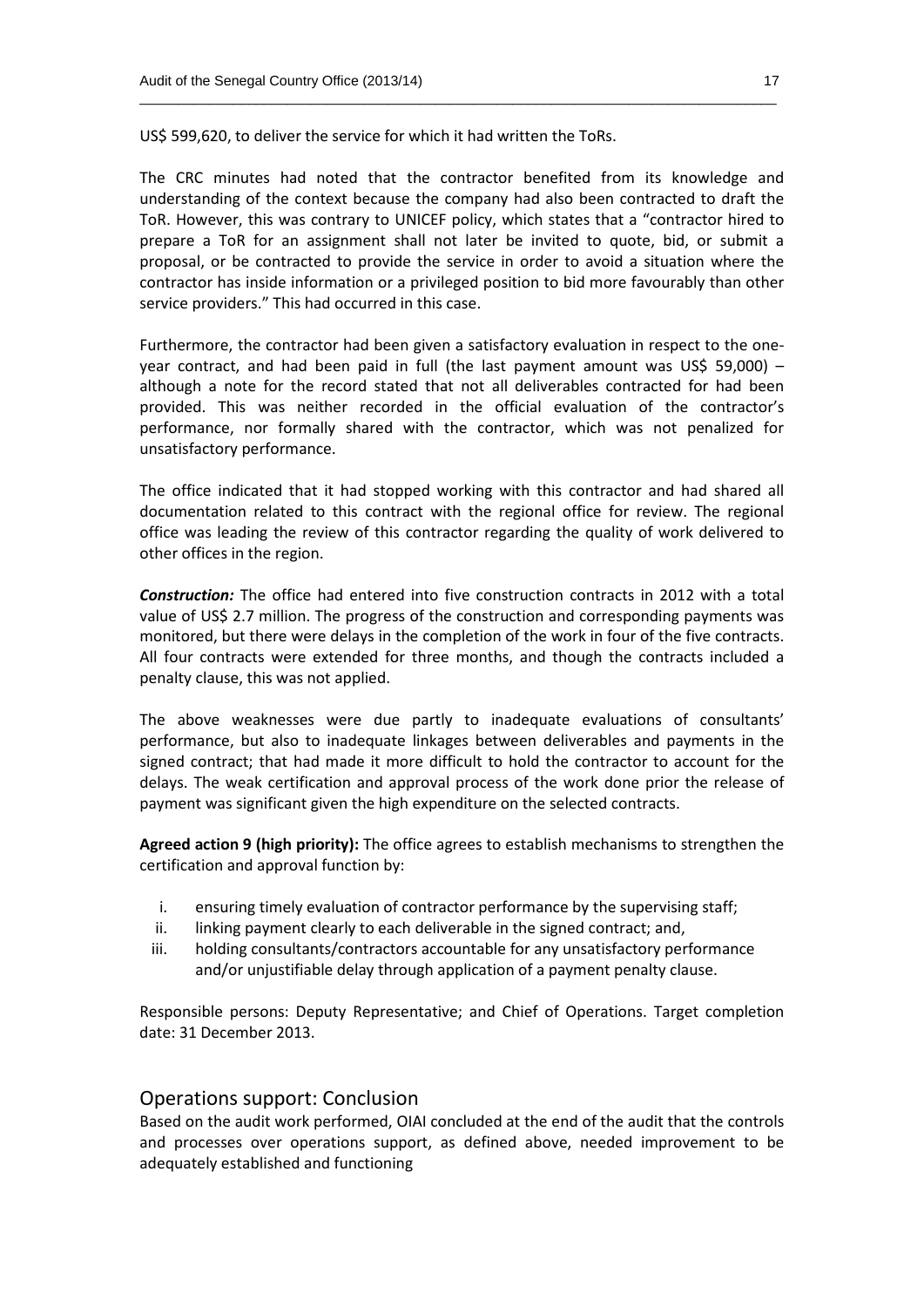## Annex A: Methodology and definition of priorities and conclusions

\_\_\_\_\_\_\_\_\_\_\_\_\_\_\_\_\_\_\_\_\_\_\_\_\_\_\_\_\_\_\_\_\_\_\_\_\_\_\_\_\_\_\_\_\_\_\_\_\_\_\_\_\_\_\_\_\_\_\_\_\_\_\_\_\_\_\_\_\_\_\_\_\_\_\_\_\_\_\_\_\_\_

The audit team used a combination of methods, including interviews, document reviews, testing samples of transactions. It also visited UNICEF locations and supported programme activities. The audit compared actual controls, governance and risk management practices found in the office against UNICEF policies, procedures and contractual arrangements.

OIAI is firmly committed to working with auditees and helping them to strengthen their internal controls, governance and risk management practices in the way that is most practical for them. With support from the relevant regional office, the country office reviews and comments upon a draft report before the departure of the audit team. The Representative and their staff then work with the audit team on agreed action plans to address the observations. These plans are presented in the report together with the observations they address. OIAI follows up on these actions and reports quarterly to management on the extent to which they have been implemented. When appropriate, OIAI may agree an action with, or address a recommendation to, an office other than the auditee's (for example, a regional office or HQ division).

The audit looks for areas where internal controls can be strengthened to reduce exposure to fraud or irregularities. It is not looking for fraud itself. This is consistent with normal practices. However, UNICEF's auditors will consider any suspected fraud or mismanagement reported before or during an audit, and will ensure that the relevant bodies are informed. This may include asking the Investigations section to take action if appropriate.

The audit was conducted in accordance with the International Standards for the Professional Practice of Internal Auditing of the Institute of Internal Auditors. OIAI also followed the reporting standards of International Organization of Supreme Audit Institutions.

## Priorities attached to agreed actions

- **High:** Action is considered imperative to ensure that the audited entity is not exposed to high risks. Failure to take action could result in major consequences and issues.
- **Medium:** Action is considered necessary to avoid exposure to significant risks. Failure to take action could result in significant consequences.
- **Low:** Action is considered desirable and should result in enhanced control or better value for money. Low-priority actions, if any, are agreed with the country-office management but are not included in the final report.

## Conclusions

The conclusions presented at the end of each audit area fall into four categories: